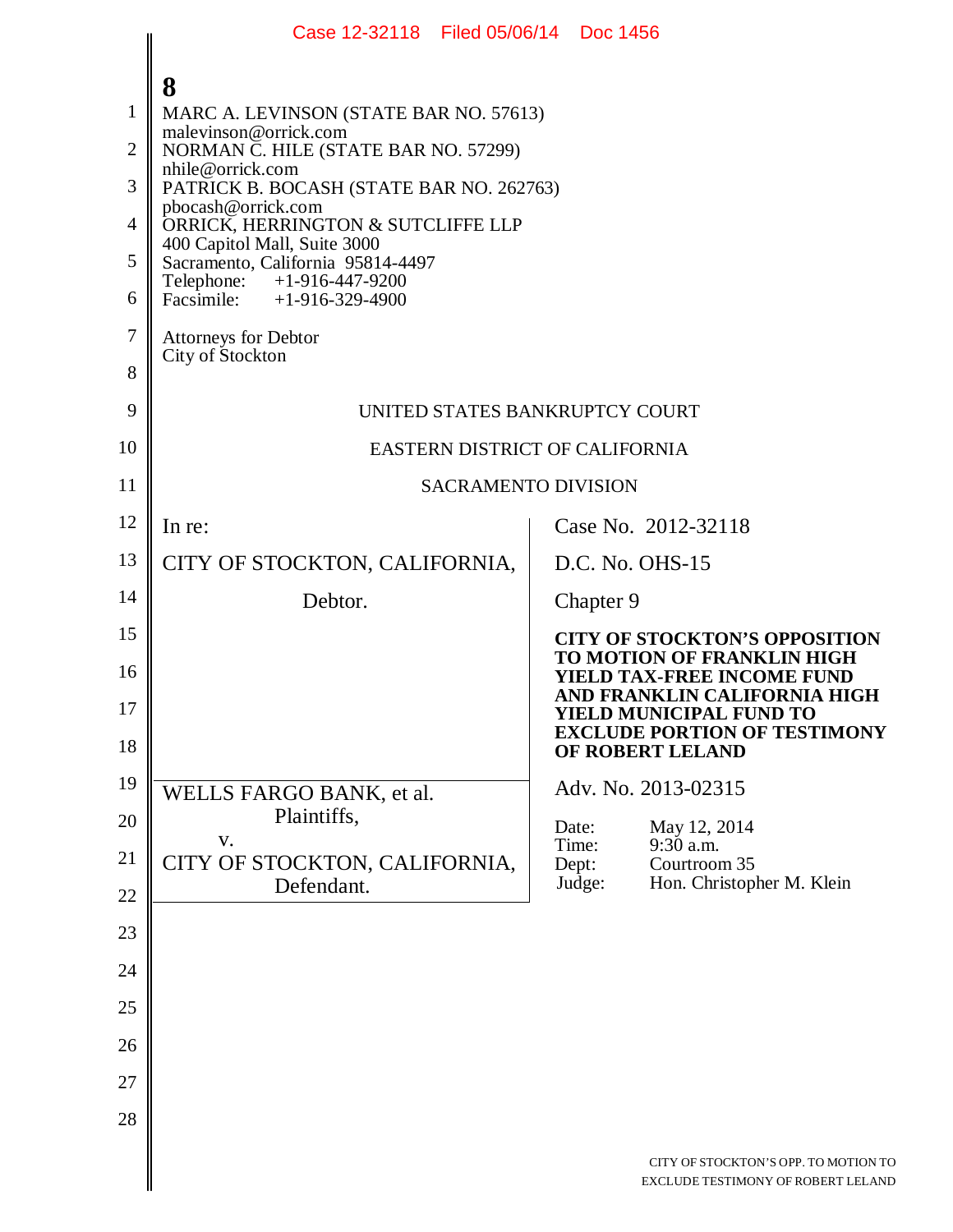| 1              | Pursuant to paragraph 45 of the Order Governing The Disclosure And Use Of Discovery                                                                                                                                                                                                |  |  |  |  |
|----------------|------------------------------------------------------------------------------------------------------------------------------------------------------------------------------------------------------------------------------------------------------------------------------------|--|--|--|--|
| $\overline{2}$ | Information And Scheduling Dates Related To The Trial In The Adversary Proceeding And Any                                                                                                                                                                                          |  |  |  |  |
| 3              | Evidentiary Hearing Regarding Confirmation Of Proposed Plan Of Adjustment ("Scheduling                                                                                                                                                                                             |  |  |  |  |
| $\overline{4}$ | Order"), as modified by paragraph 17 of the Order Modifying Order Governing The Disclosure                                                                                                                                                                                         |  |  |  |  |
| 5              | And Use Of Discovery Information And Scheduling Dates Related To The Trial In The                                                                                                                                                                                                  |  |  |  |  |
| 6              | Adversary Proceeding And Any Evidentiary Hearing Regarding Confirmation Of Proposed Plan                                                                                                                                                                                           |  |  |  |  |
| 7              | Of Adjustment ("Modifying Order"), the City of Stockton, California ("City") hereby submits the                                                                                                                                                                                    |  |  |  |  |
| 8              | following Opposition to the Motion of Franklin High Yield Tax-Free Income Fund And Franklin                                                                                                                                                                                        |  |  |  |  |
| 9              | California High Yield Municipal Fund To Exclude Portion Of Testimony Of Robert Leland (the                                                                                                                                                                                         |  |  |  |  |
| 10             | "Exclusion Motion" filed by "Franklin"):                                                                                                                                                                                                                                           |  |  |  |  |
| 11             | I.<br><b>INTRODUCTION</b>                                                                                                                                                                                                                                                          |  |  |  |  |
| 12             | The City's Long-Range Financial Plan ("LRFP") was attached as Exhibit B to the                                                                                                                                                                                                     |  |  |  |  |
| 13             | Disclosure Statement filed with the Court on November 15, 2013. The LRFP projects the City's                                                                                                                                                                                       |  |  |  |  |
| 14             | financial performance under the Plan over thirty years, and is arguably the most important                                                                                                                                                                                         |  |  |  |  |
| 15             | document to the City's confirmation proceedings, aside from the Plan and Disclosure Statement                                                                                                                                                                                      |  |  |  |  |
| 16             | themselves. The LRFP was authored by Robert Leland ("Leland"), who was deposed by Franklin                                                                                                                                                                                         |  |  |  |  |
| 17             | on March 7, 2014. Unsurprisingly, Franklin spent the bulk of that deposition questioning Leland                                                                                                                                                                                    |  |  |  |  |
| 18             | about the assumptions, methodologies, and conclusions contained in the LRFP. Then, on March                                                                                                                                                                                        |  |  |  |  |
| 19             | 26, Franklin submitted the report of its expert, Charles Moore (the "Moore Report" <sup>1</sup> ), the primary                                                                                                                                                                     |  |  |  |  |
| 20             | purpose of which was to attack the LRFP as inaccurate. Yet now Franklin claims that it is                                                                                                                                                                                          |  |  |  |  |
| 21             | surprised and prejudiced by the fact that Leland's Direct Testimony Declaration, <sup>2</sup> submitted on                                                                                                                                                                         |  |  |  |  |
| 22             | April 21 (the date set for the submission of such declarations), contains a discussion of, and                                                                                                                                                                                     |  |  |  |  |
| 23             | response to, Moore's criticisms of the LRFP.                                                                                                                                                                                                                                       |  |  |  |  |
| 24             | Franklin argues that the portions of Leland's testimony responding to Moore should be                                                                                                                                                                                              |  |  |  |  |
| 25             | stricken because Leland's Declaration was filed after the April 4, 2014, deadline for filing                                                                                                                                                                                       |  |  |  |  |
| 26             |                                                                                                                                                                                                                                                                                    |  |  |  |  |
| 27<br>28       | Submission By Franklin High Yield Tax-Free Income Fund And Franklin California High Yield Municipal Fund Of<br>Expert Report Of Charles M. Moore (Dkt. No. 1293), Ex. A.<br>Direct Testimony Declaration Of Robert Leland In Support Of Confirmation Of First Amended Plan For The |  |  |  |  |
|                | Adjustment Of Debts Of City Of Stockton, California (November 15, 2013) ("Declaration").<br><b>TITY OF STOCKTON'S ODD TO MOTION TO</b>                                                                                                                                             |  |  |  |  |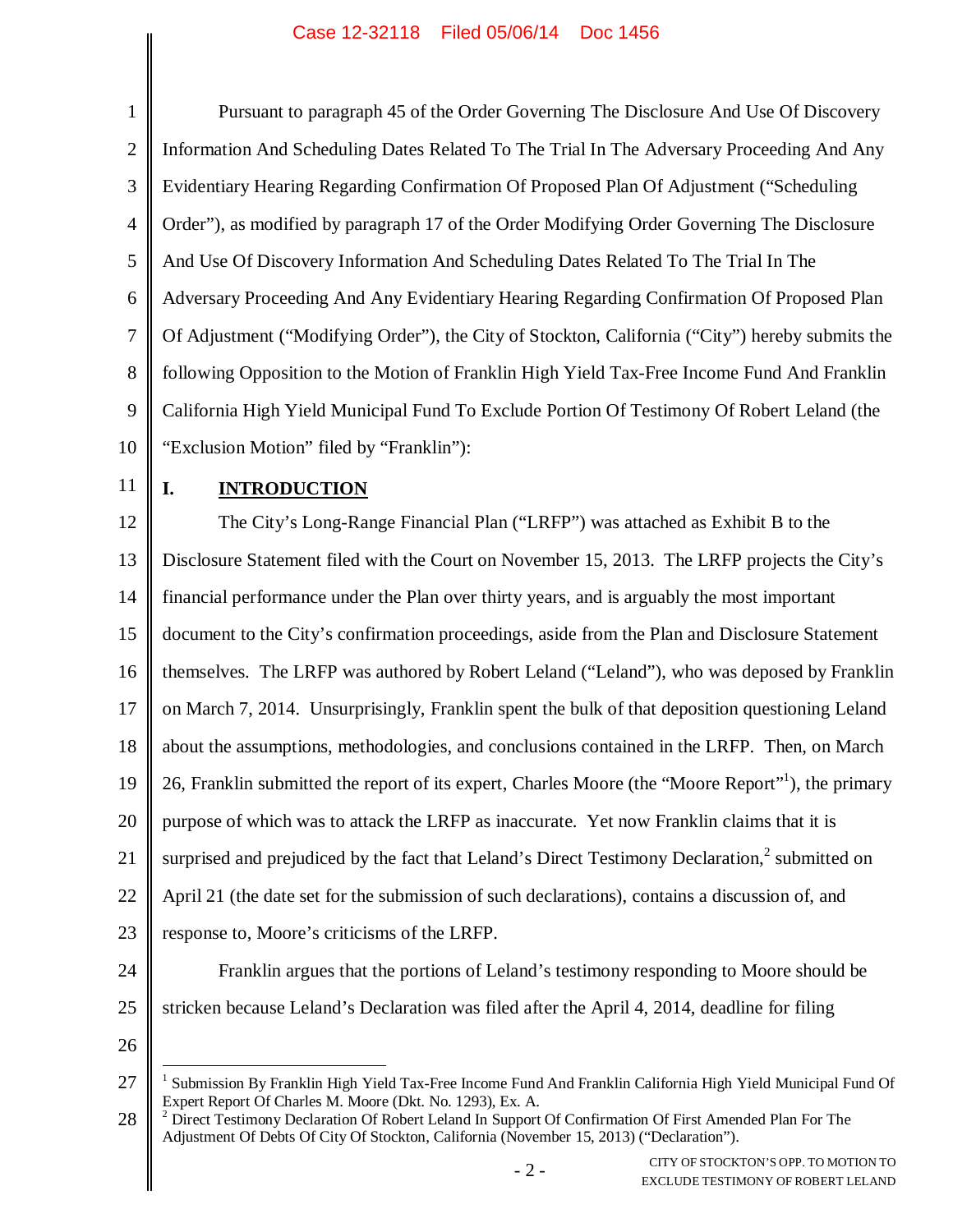1 2 3 4 5 6 7 8 9 10 11 12 13 14 rebuttal expert reports set by the Scheduling Order and Modifying Order. This argument fails for several reasons. First, Leland is not testifying as an expert witness. Rather, he is testifying as a fact witness to the methods and calculations he used in creating the LRFP. Second, even if Leland's Declaration could be taken as expert testimony, Leland would at most be a "nonretained" expert pursuant to Federal Rule of Civil Procedure ("FRCP") 26(a)(2)(C). The April 4 deadline cited by Franklin expressly applies only to retained experts who must produce official reports pursuant to FRCP  $26(a)(2)(B)$ . Finally, Franklin's claim that Leland's Declaration testimony "expand[s] the topics" to which Mr. Leland will testify is baseless. The challenged testimony responds directly to the attacks of Franklin's expert upon the LRFP, which is, and always has been, central to the case. It strains credulity for Franklin to claim that it did not expect Leland to respond to Moore's attempts to undercut Leland's work on the LRFP. Leland's Declaration was timely filed with the City's other direct testimony declarations on April 21, 2014. *See* Modifying Order ¶ 13. Franklin's attempt to cast Leland's testimony in response to Moore as a late expert rebuttal is nothing more than a thinly-veiled bid to improperly

15 16 prevent Leland from defending his work against Franklin's criticisms. The Exclusion Motion should be denied.

- 17 **II. ARGUMENT**
- 18
- 19

### **A. The April 4, 2014, Deadline Did Not Apply To Leland Because Leland Is Not A Retained Expert.**

20 21 22 23 24 25 26 27 28 In support of its claim that Leland's testimony should be excluded, Franklin quotes ¶ 8 of the Modifying Order, which required rebuttal expert reports to be served and filed by April 4, 2014. Modifying Order,  $\P$  8. Notably absent from Franklin's citation is the final clause of  $\P$  8, which states that parties shall serve and file rebuttal expert reports "as described in  $\P$  32 of the Scheduling Order." *Id.* Franklin omits this reference because paragraph 32 of the Scheduling Order provides that "each Party intending to present rebuttal expert testimony shall serve and file their rebuttal expert reports *and otherwise comply with the requirements of Rule 26(a)(2)(B)* of the Federal Rules of Civil Procedure." Scheduling Order, ¶ 32 (emphasis added). This provision makes it abundantly clear that the deadline for rebuttal expert reports applied only to retained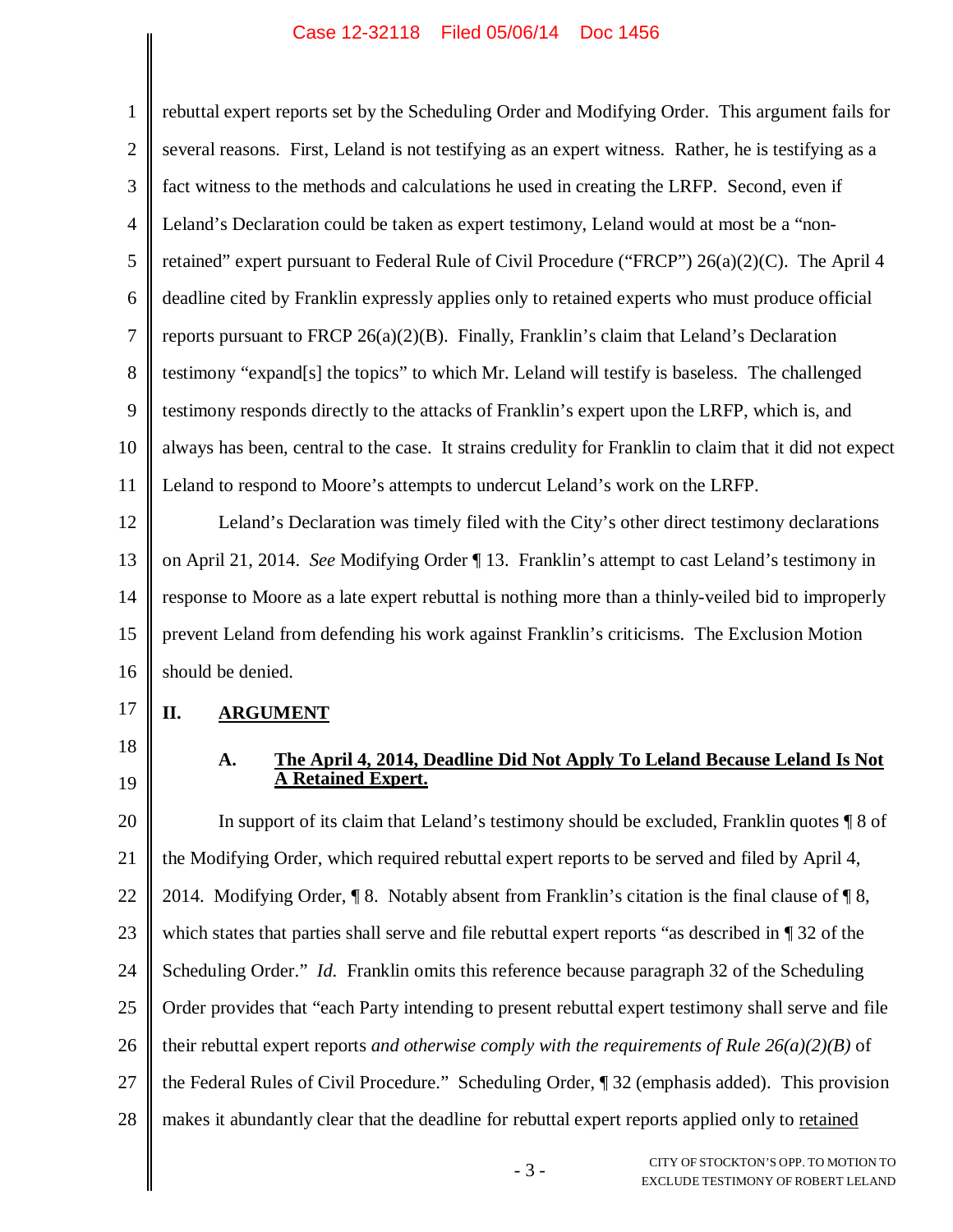1

2

3

experts who were required to submit a written report, which are the subject of Rule  $26(a)(2)(B)$ . That deadline did not apply to fact witnesses or to non-retained experts. As such, it did not apply to Leland's testimony.

4 5 6 7 8 9 10 11 12 13 14 15 16 17 18 19 20 21 22 23 24 25 Leland's testimony is that of a fact witness. The testimony targeted by Franklin in Leland's Declaration is nothing more than an explanation of the LRFP's methodologies that counters Moore's assertions of error. For instance, in the purportedly objectionable sections, Leland describes the bases for the LRFP's revenue estimates in response to Moore's contention that those estimates are excessively conservative. Declaration ¶ 22. Leland also explains the nature and purpose of the fund balance reserve and annual contingency included in the LRFP's projections in response to Moore's statements that such safeguards are unnecessary. Declaration ¶¶ 23-26. Similarly, Leland provides facts related to the City's PFF revenues and projections that show Moore's conclusion that the City could pay Franklin hundreds of thousands of dollars from such revenues to be erroneous. Declaration  $\P$  27-28. This is not expert testimony, and the mere fact that Leland is responding to Franklin's retained expert does not render Leland himself an expert witness.<sup>3</sup> Furthermore, even if such testimony was properly considered to be "expert" in nature, Leland would still only be a non-retained expert<sup>4</sup> under FRCP  $26(a)(2)(C)$ . Retained experts, under FRCP  $26(a)(2)(B)$ , are those "retained or specially employed to provide expert testimony in the case or . . . whose duties as the party's employee regularly involve giving expert testimony." Fed. R. Civ. P. 26(a)(2)(B). Leland fits neither of these categories, because he was brought on as a consultant to the City (with the firm of Management Partners) in order to aid the City in 3 Fact witness testimony may be used to rebut expert testimony. *United States v. Shackelford*, 494 F.2d 67, 68, 75 (9th Cir. 1974) (holding that the government could rely entirely on lay witnesses with percipient knowledge to rebut the defendant's expert); *United States v. Bennett*, 908 F.2d 189, 195 (7th Cir. 1990) (government was not required to rebut expert testimony with its own expert because "it may accomplish the same result by presenting lay witnesses and other evidence and by undermining the defense expert's credibility through cross-examination."); *United States v. Mota*, 598 F.2d 995, 999 (5th Cir. 1979) (jury may find expert testimony "adequately rebutted by the observations of mere laymen").

<sup>26</sup> <sup>4</sup> Even if Leland's testimony was considered "expert," such testimony is admissible. *See Int'l Ass'n of Firefighters, Local 1186 v. City of Vallejo*, 48 B.R. 208, 292-93 (B.A.P. 9th Cir. 2009) (upholding the bankruptcy court's admission of the testimony of the City of Vallejo's Assistant Finance Director regarding Vallejo's financial

<sup>27</sup> conditions and constraints even though the testimony "arguably contained legal conclusions" because the testimony pertained to the "complex[]" area of municipal accounting and promoted "judicial efficiency") (citing FRE 701). In

<sup>28</sup> any case, Leland would clearly qualify as an expert if the need arose, based on the extensive experience outline in ¶¶ 1-2 of the Declaration.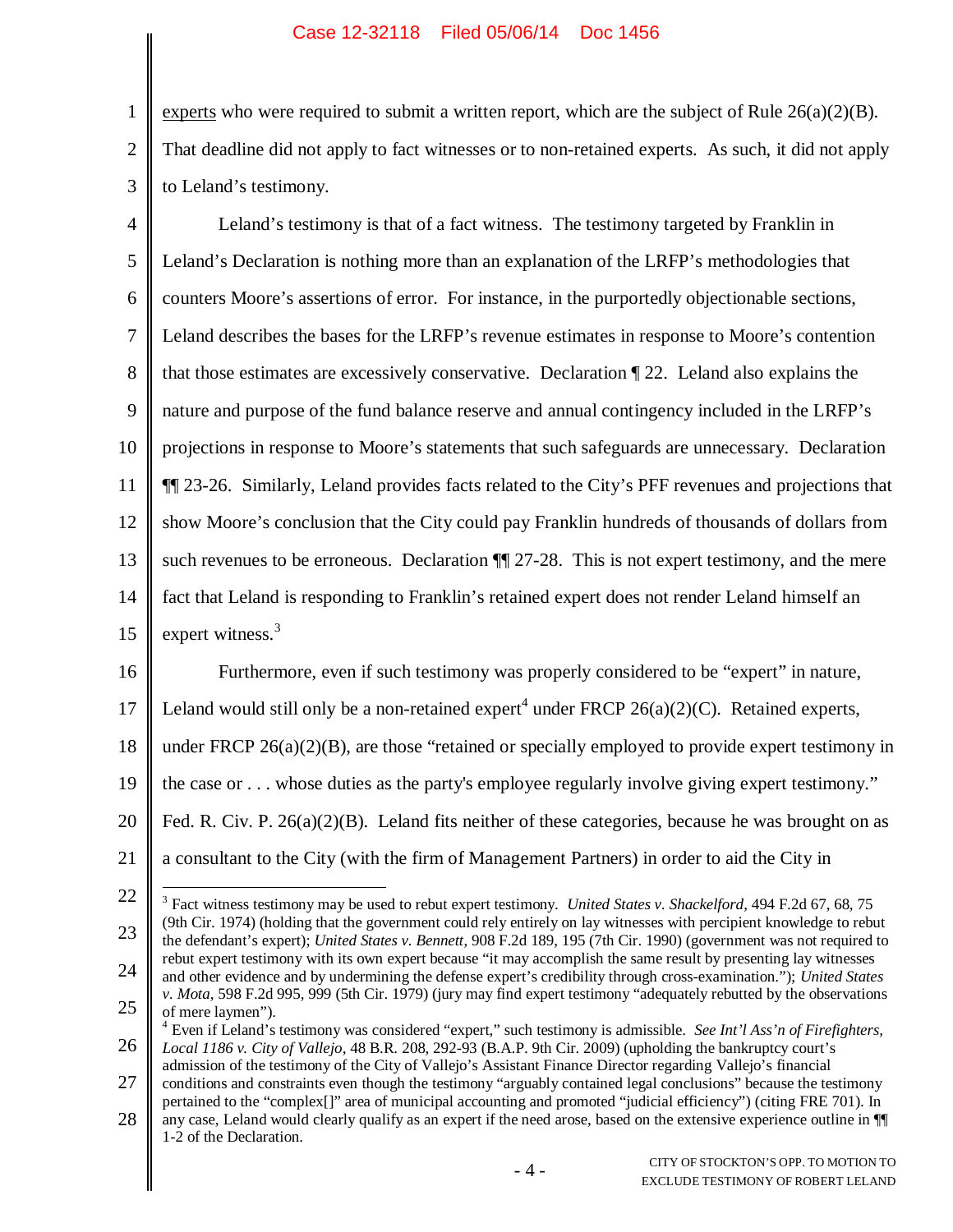| $\mathbf{1}$   | assessing its finances and developing projections for its future performance. Leland was thus not                                      |  |  |  |  |
|----------------|----------------------------------------------------------------------------------------------------------------------------------------|--|--|--|--|
| $\overline{2}$ | retained for the specific purpose of providing expert testimony, as contrasted with Franklin's                                         |  |  |  |  |
| 3              | experts, who are classic examples of FRCP $26(a)(2)(B)$ retained experts. Thus, if Leland were                                         |  |  |  |  |
| $\overline{4}$ | found to be an expert, he would be a non-retained expert under FRCP $26(a)(2)(C)$ . And as                                             |  |  |  |  |
| 5              | previously stated, the April 4th deadline upon which the Exclusion Motion relies applies only to                                       |  |  |  |  |
| 6              | retained experts.                                                                                                                      |  |  |  |  |
| 7              | In an attempt to bolster its Exclusion Motion, Franklin implies that the City definitively                                             |  |  |  |  |
| 8              | identified Leland as an expert witness. This is not the case. Leland was disclosed as a witness in                                     |  |  |  |  |
| 9              | the City's preliminary and final witness lists. <sup>5</sup> In the City's final witness list, Leland was listed as                    |  |  |  |  |
| 10             | a fact witness and was specifically identified as testifying to "issues relating to the City's Long-                                   |  |  |  |  |
| 11             | Range Financial Plan" as such. Morse Decl., Ex. N. While he was also listed as a <i>possible</i> expert                                |  |  |  |  |
| 12             | witness, along with other of the City's employees and consultants, both of the City's witness lists                                    |  |  |  |  |
| 13             | expressly provided that:                                                                                                               |  |  |  |  |
| 14             | Witnesses that are employees or consultants of the City are being                                                                      |  |  |  |  |
| 15             | designated as experts merely out of an abundance of caution.<br>These individuals will testify primarily as percipient witnesses, but  |  |  |  |  |
| 16             | may be called upon to give expert testimony pursuant to Federal<br>Rule of Civil Procedure $26(a)(2)(C)$ and Federal Rules of Evidence |  |  |  |  |
| 17             | 602, 703, or 705. The City is being over-inclusive in its<br>designations to ensure that all Parties are so informed.                  |  |  |  |  |
| 18             | Morse Decl., Exs. B, N (emphasis added). The City thus made clear that it did not believe that                                         |  |  |  |  |
| 19             | the topics listed for Leland constituted expert testimony, and that it was merely raising the                                          |  |  |  |  |
| 20             | possibility that circumstances might arise that required expert opinions from these witnesses.                                         |  |  |  |  |
| 21             | Additionally, though the City believed it was not necessary, the City also provided a further                                          |  |  |  |  |
| 22             | summary of Leland's background and expected testimony in a Disclosure Of Non-Retained                                                  |  |  |  |  |
| 23             | Expert Testimony Pursuant To Federal Rule Of Civil Procedure 26(a)(2)(C) ("Non-Retained                                                |  |  |  |  |
| 24             | Expert Disclosure"), the first version of which was provided to Franklin on February 20, 2014.                                         |  |  |  |  |
| 25             | See Morse Decl., Ex. A (March 18, 2014 version). Like the City's witness lists, and despite its                                        |  |  |  |  |
| 26             | title, the Non-Retained Expert Disclosure explicitly stated that the City did not believe or concede                                   |  |  |  |  |
| 27             | $^5$ Declaration of Joshua D. Morse In Support Of Motions of Franklin High Vield Tay Free Income Fund And                              |  |  |  |  |

<sup>28</sup> <sup>5</sup> Declaration of Joshua D. Morse In Support Of Motions of Franklin High Yield Tax-Free Income Fund And Franklin California High Yield Municipal Fund To Exclude Portions Of Testimony of K. Dieker, V. Toppenberg, R. Smith, and R. Leland, And Motions To Exclude Testimony Of M. Cera And T. Nelson ("Morse Decl."), Exs. B, N.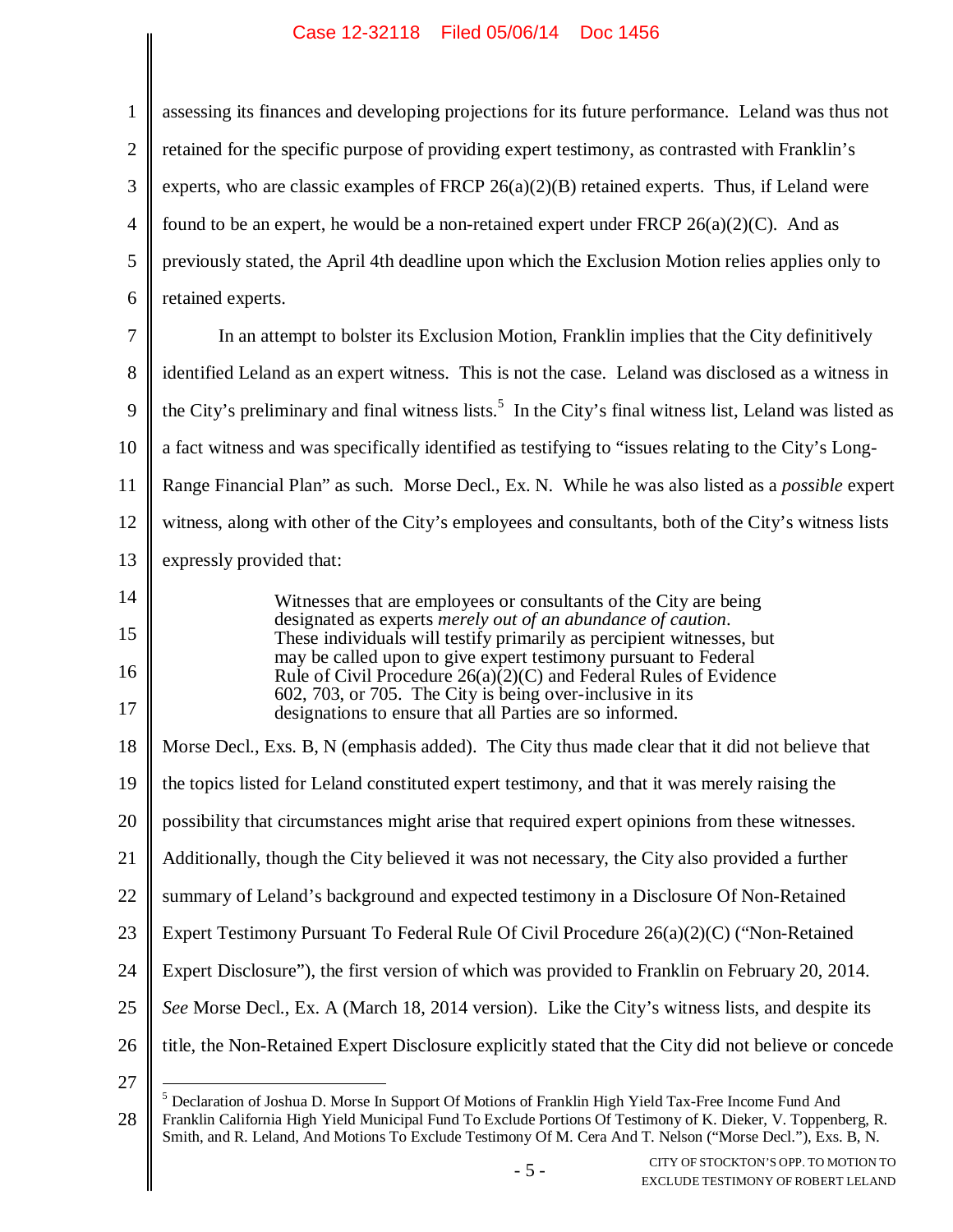1 2 3 4 5 6 that the listed witnesses were in fact experts, and that the disclosure was being made "in an abundance of caution." Morse Decl., Ex. A, at 2. Franklin conveniently omits both of these reservations from its discussion. Moreover, Franklin's citation to the City's FRCP  $26(a)(2)(C)$ disclosures should have made clear that Leland was not required to submit a rebuttal expert report as a non-retained expert in any event (just as he was not required to submit an initial expert report). Franklin's invocation of the April 4th deadline is therefore misplaced.

7

## **B. Leland's Testimony Was Timely Filed.**

8 9 10 The Modifying Order requires that direct testimony declarations be filed and served on or before April 21, 2014. Modifying Order, ¶ 13. The Declaration was filed and served with the City's other direct testimony declarations on April 21, and is therefore timely.

11

## **C. Leland's Testimony Does Not Raise Any "New" Opinions.**

12 13 14 15 16 17 18 19 Franklin attempts to characterize portions of Leland's declaration as an improper "rebuttal" or "supplement" that raises "entirely new opinions and conclusions." Exclusion Motion, at 4-5. To the contrary, Leland's testimony does nothing more than explain the LRFP and related materials. While the Moore Report attacks numerous calculations, assumptions, methodologies, and conclusions in the LRFP, Leland, as Franklin itself states, "respond[s] directly" to Moore's attacks. Exclusion Motion, at 4. It is unclear how Leland can be raising entirely new issues if he is responding directly to the Moore Report, which itself is based on the LRFP.

20 21 22 23 24 25 26 27 28 Further, even if the Court were to conclude that Leland's testimony constituted "rebuttal" evidence, such testimony would still not be untimely. In fact, pursuant to the Scheduling Order and Modifying Order, the City did not have to disclose rebuttal or impeachment testimony *until trial*. *See* Scheduling Order ¶ 36 and Modifying Order ¶ 5 ("On or before [March 21, 2014], each Party intending to present evidence shall serve on each other Party a list of fact and expert witnesses (*other than* rebuttal and impeachment witnesses). Only witnesses so listed (*other than* rebuttal and impeachment witnesses) will be permitted to testify at trial.") (emphasis added); *see also* Scheduling Order ¶ 35 ("[E]vidence at the Trial and Hearing may be submitted . . . (b) in the form of oral testimony (for expert, rebuttal, and impeachment witnesses)."). Thus, if Leland's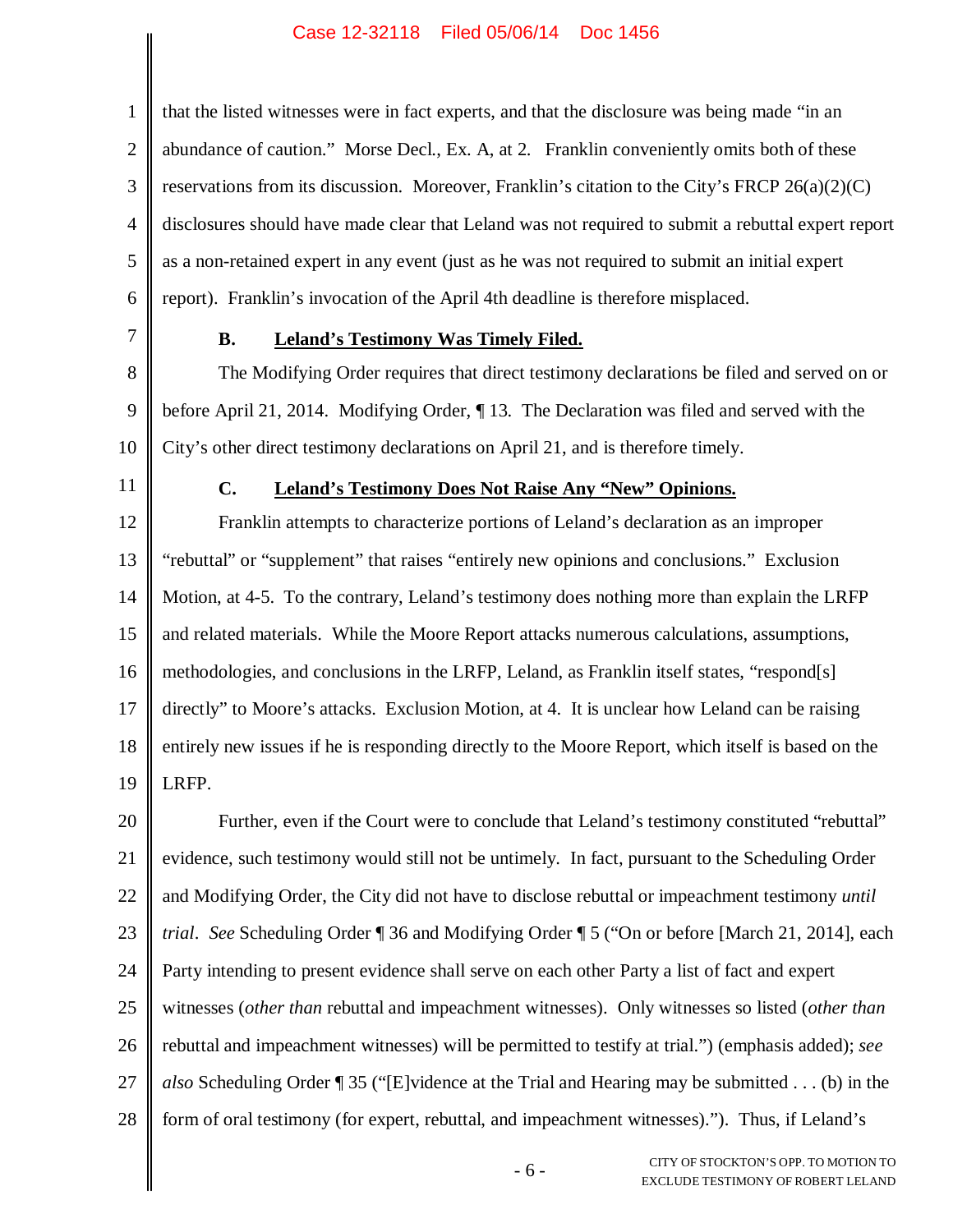2 testimony is considered rebuttal testimony, the City has actually provided Franklin with greater notice than was required.<sup>6</sup>

3

1

# **D. Franklin Cannot Claim Prejudice.**

4 5 While it is abundantly clear that the Declaration was submitted in accordance with the Scheduling and Modifying Orders, Franklin cannot claim prejudice in any case.

6 7 8 9 10 11 12 13 14 Franklin's own actions indicate that it did not view Leland as an expert witness. For instance, Franklin deposed Leland during the time set for fact witness depositions, and did not depose him during the time set for expert depositions. Franklin had a full opportunity to depose Leland on any and all topics that it wished on March 6, 2014. A representative of Moore's firm was present at that deposition to advise counsel for Franklin, and there was no doubt that Franklin's purpose in deposing Leland was to seek material that both it and Moore might use to dispute the LRFP. If there was any portion of the LRFP on which Franklin wanted additional information, it had every chance to ask. Moreover, Franklin made no attempt to seek an additional deposition of Leland during the time set for expert depositions.

15 16 17 18 Furthermore, since all of the supposedly objectionable testimony is directly responsive to Moore, every issue addressed was necessarily raised in the Moore Report. Franklin cannot justifiably claim it is prejudiced, or surprised, by a witness responding to issues raised by Franklin's own expert.

- 19  $//$
- 20 / / /
- 21  $//$
- 22 / / /
- 23 / / /
- 24 / / /
- 25 / / /
- 26

<sup>27</sup> <sup>6</sup> In fact, Franklin made clear that it was aware that expert, rebuttal, and impeachment witnesses could offer live testimony at trial when it stated in its Supplemental Objection that the opinion of its expert, Moore, "will be developed fully at the confirmation hearing." Supplemental Objection Of Franklin High Yield Tax-Free Income

<sup>28</sup> Fund And Franklin California High Yield Municipal Fund To Confirmation Of First Amended Plan Of Adjustment Of Debts Of City Of Stockton, California (November 15, 2013), at 13 n. 30.